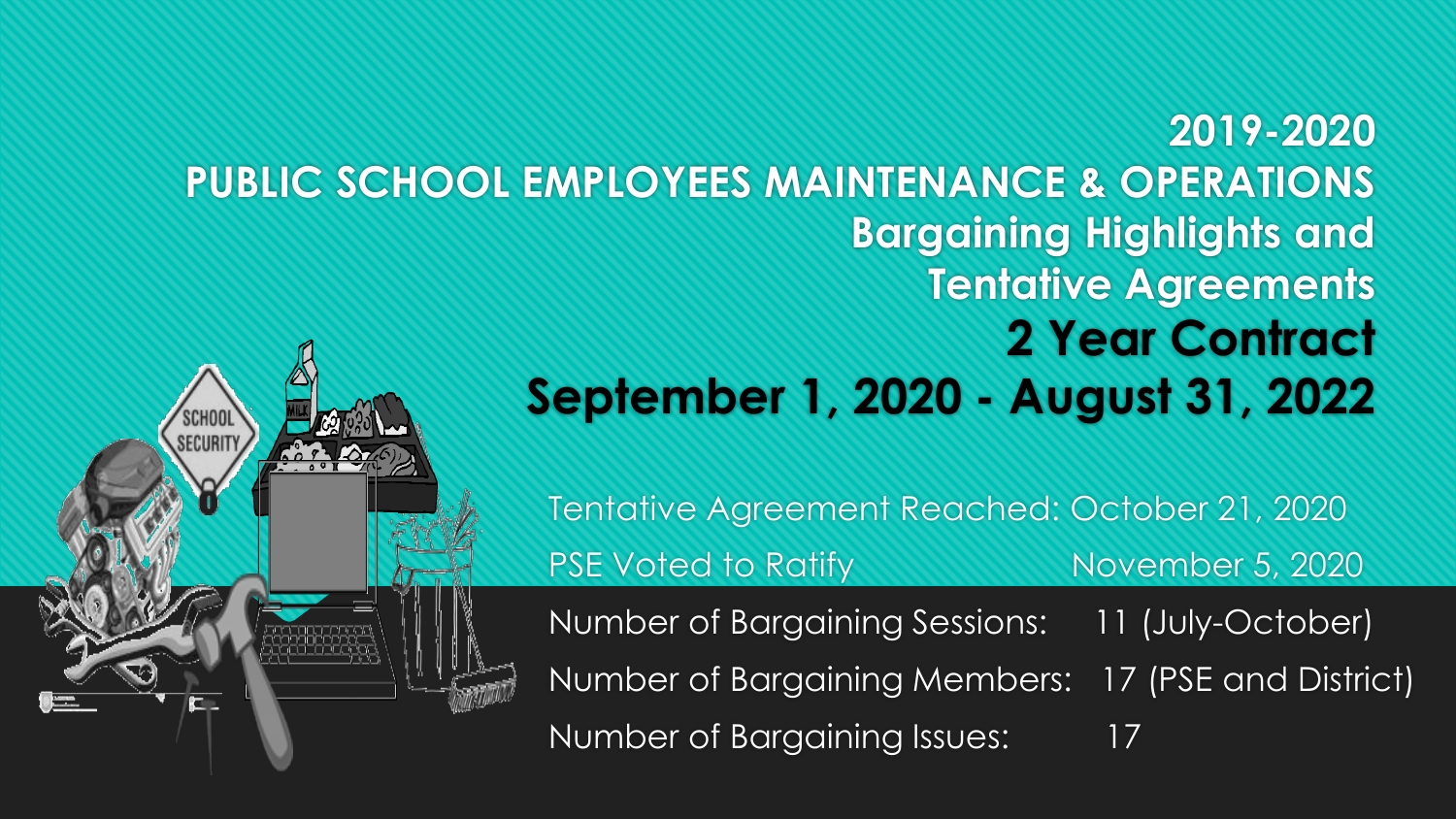# **PSE Maintenance & Operations**

### **PSE M&O represents the following employee groups:**

- Custodians
- Maintenance
- Food Services
- Transportation Mechanics
- Security
- Technology

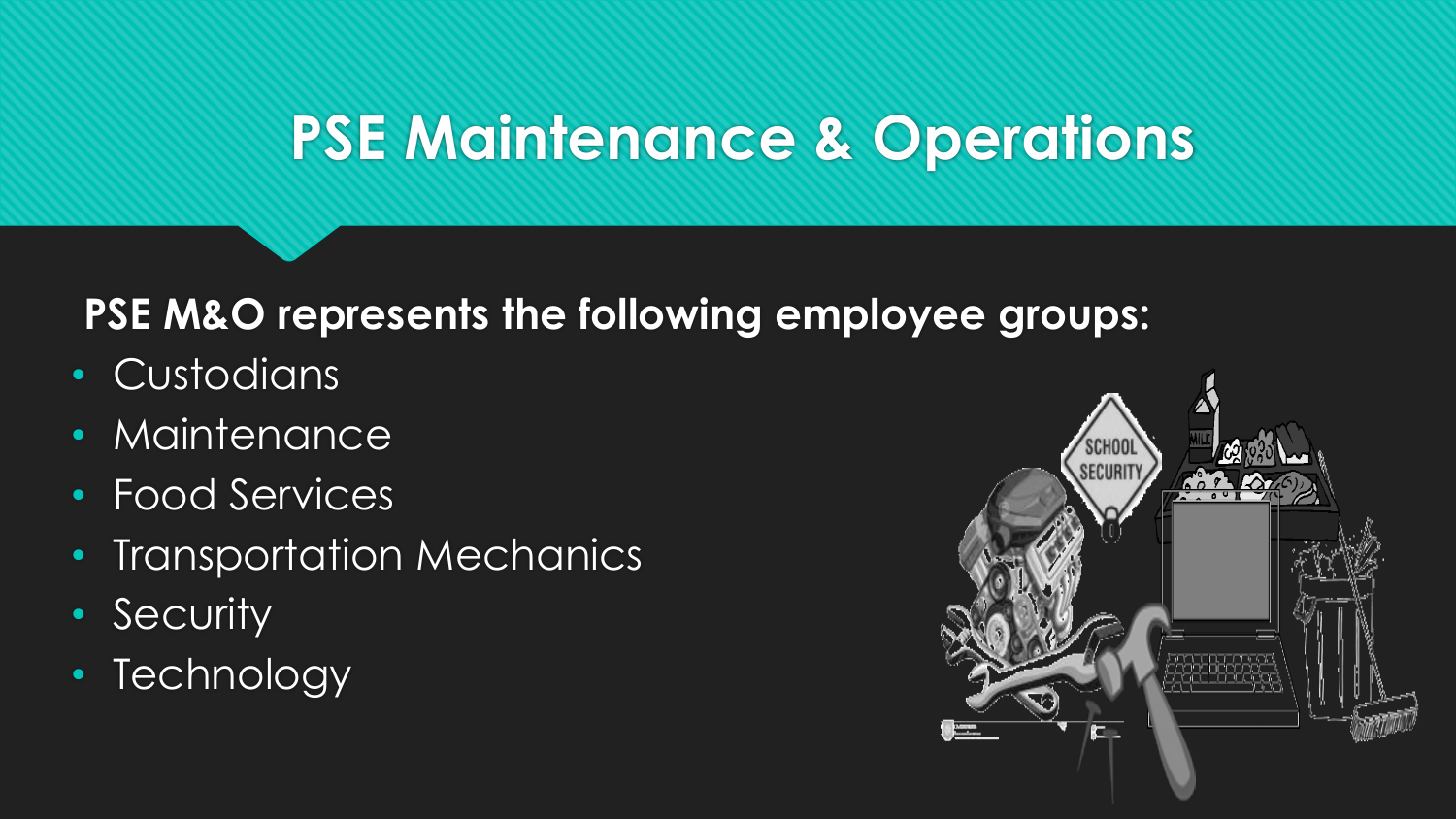### **COMPENSATION**

### **Year 1: (effective 9/1/2020)**

• **4.0% to 12.0% depending on classification to average**  (inclusive of 1.6% IPD)

**Year 2: (effective 9/1/2021)** • **6%** (inclusive of IPD)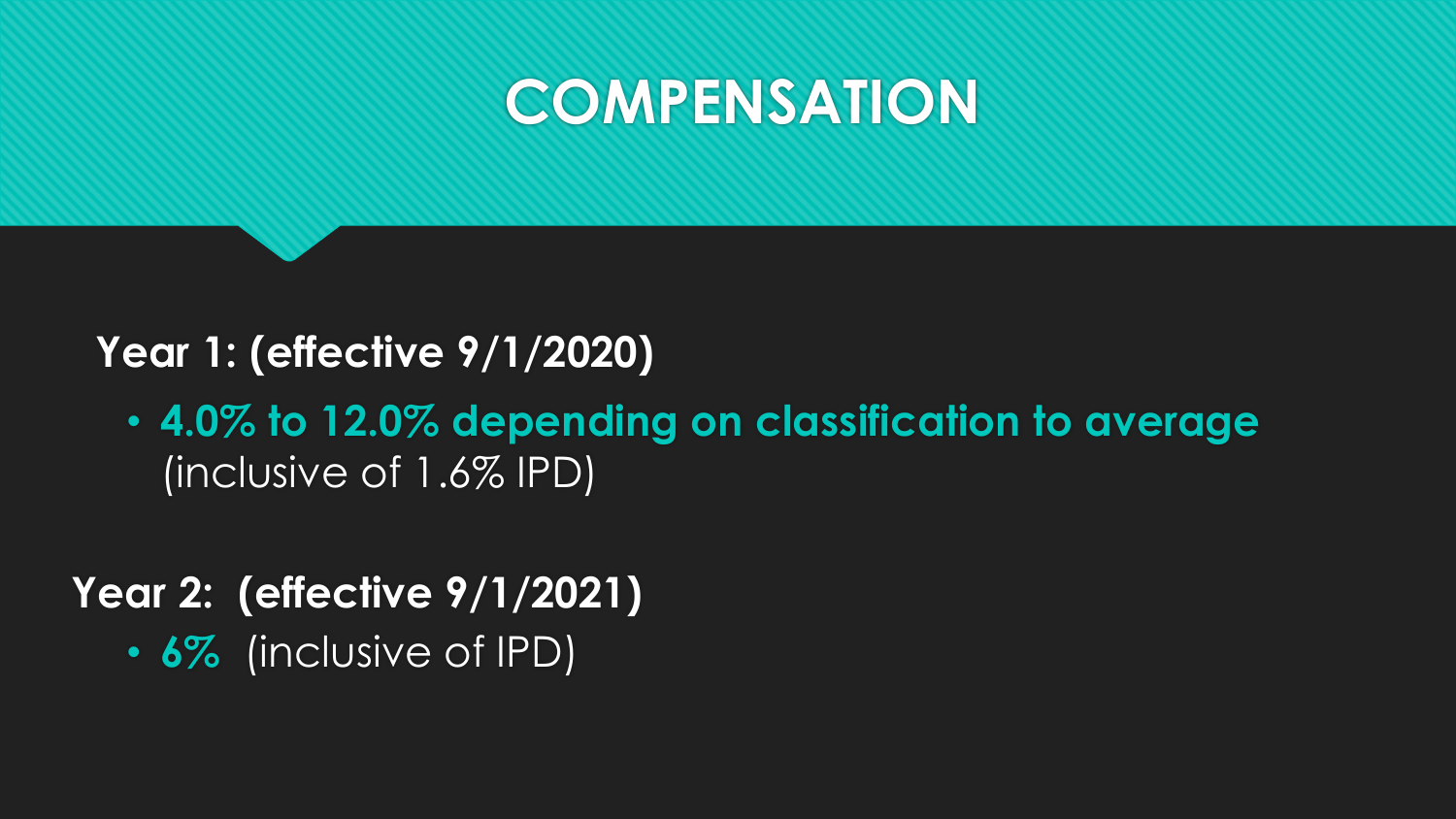## **Leave Provisions**

- **Added Paid Sick Leave** mandated by Washington state law to provisions for Substitutes
- **Added Family Care Leave and Paid Family Medical Leave**  per RCW to employee leaves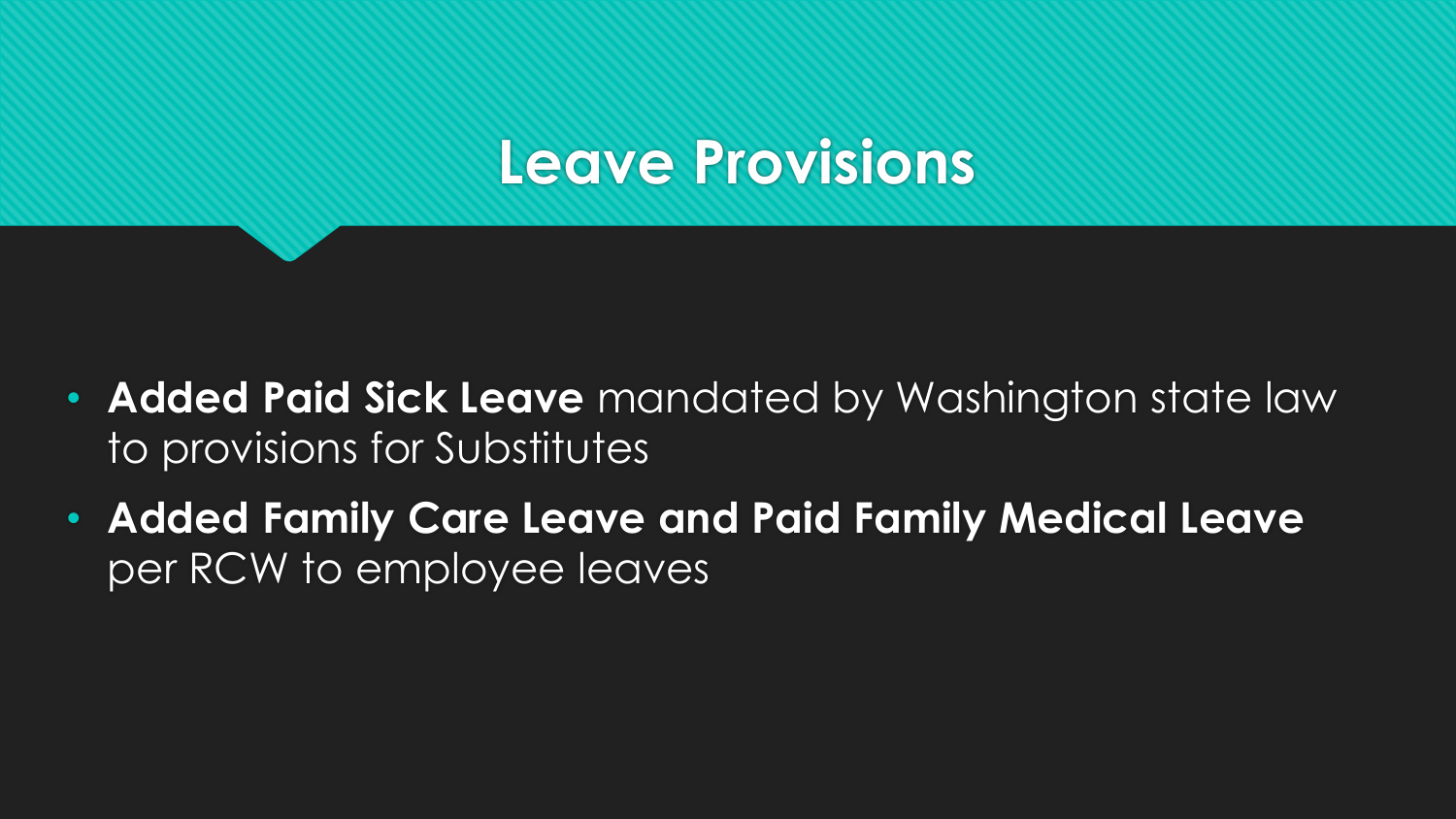# **Janus Decision / Engrossed Senate Bill 6229**

• Contract language revised due to the Janus decision by the Supreme Court stating government unions may no longer require public employees pay union fees as a condition of employment.

• Per Engrossed Senate Bill 6229, the district will notify union leadership of new employees; new employees and union leadership will be provided 30 minutes orientation.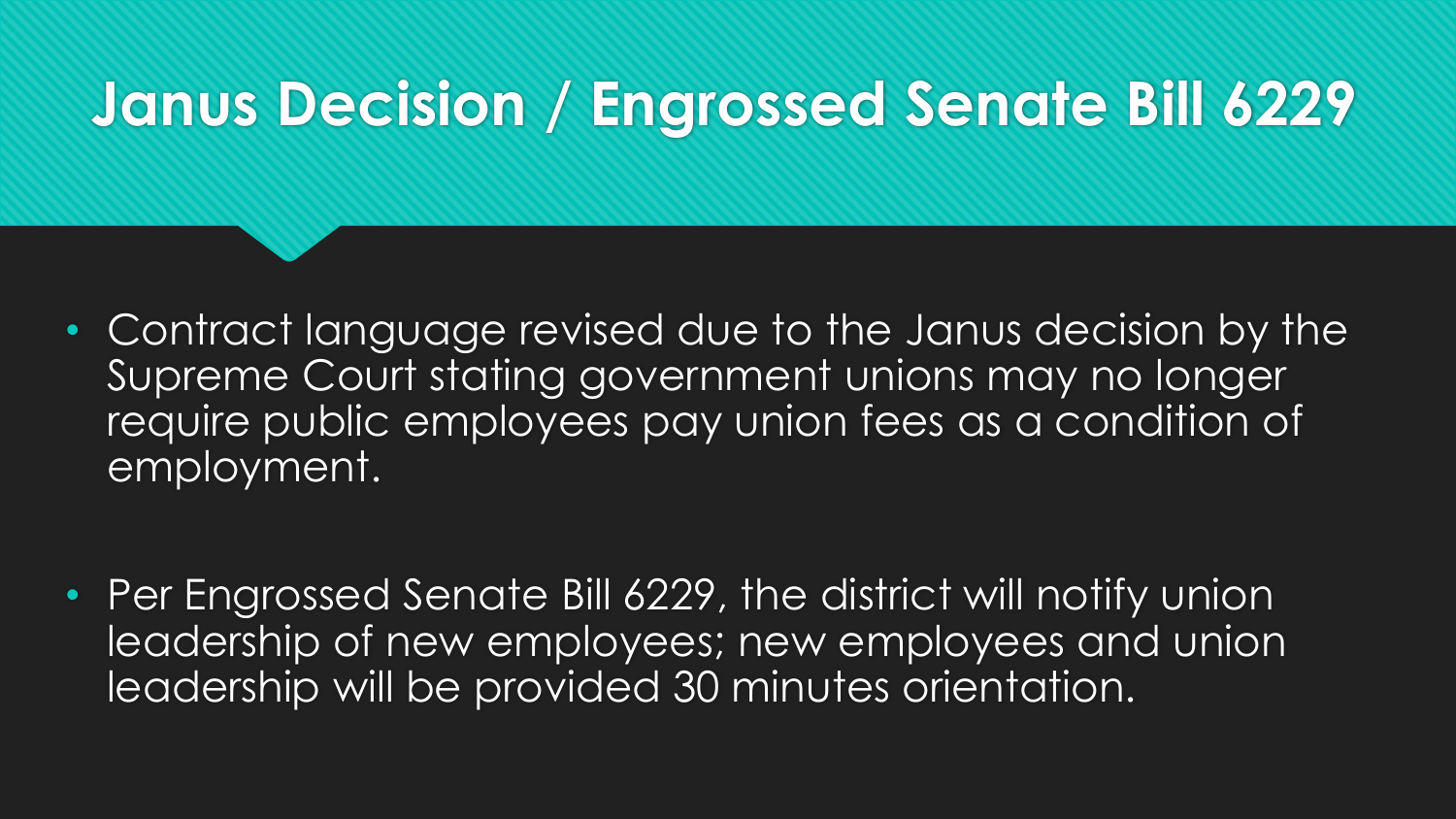

• Contract language revised to recognize benefits under the School Employees Benefits Board (SEBB)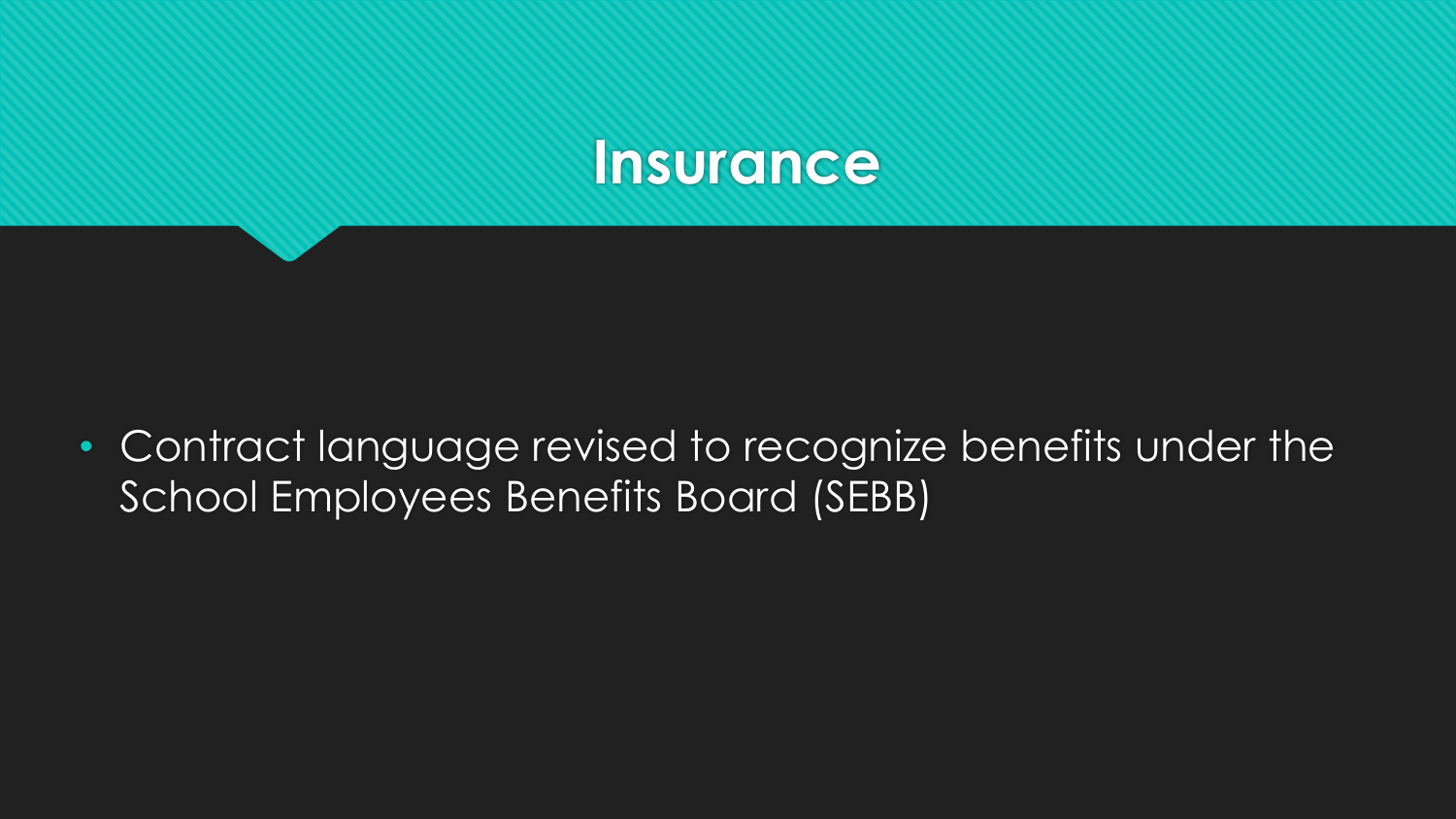## **Other Compensation/Benefits**

• Transportation Mechanics: increased the reimbursement for purchase of new & replacement tools and properly rated boots from \$500 annually to **\$1,000 annually**

- *New!* Reimbursement:
	- Maintenance: **\$250 annually** for work-related clothing
	- Food Services: cost of food handler's card renewal **\$10 every two years**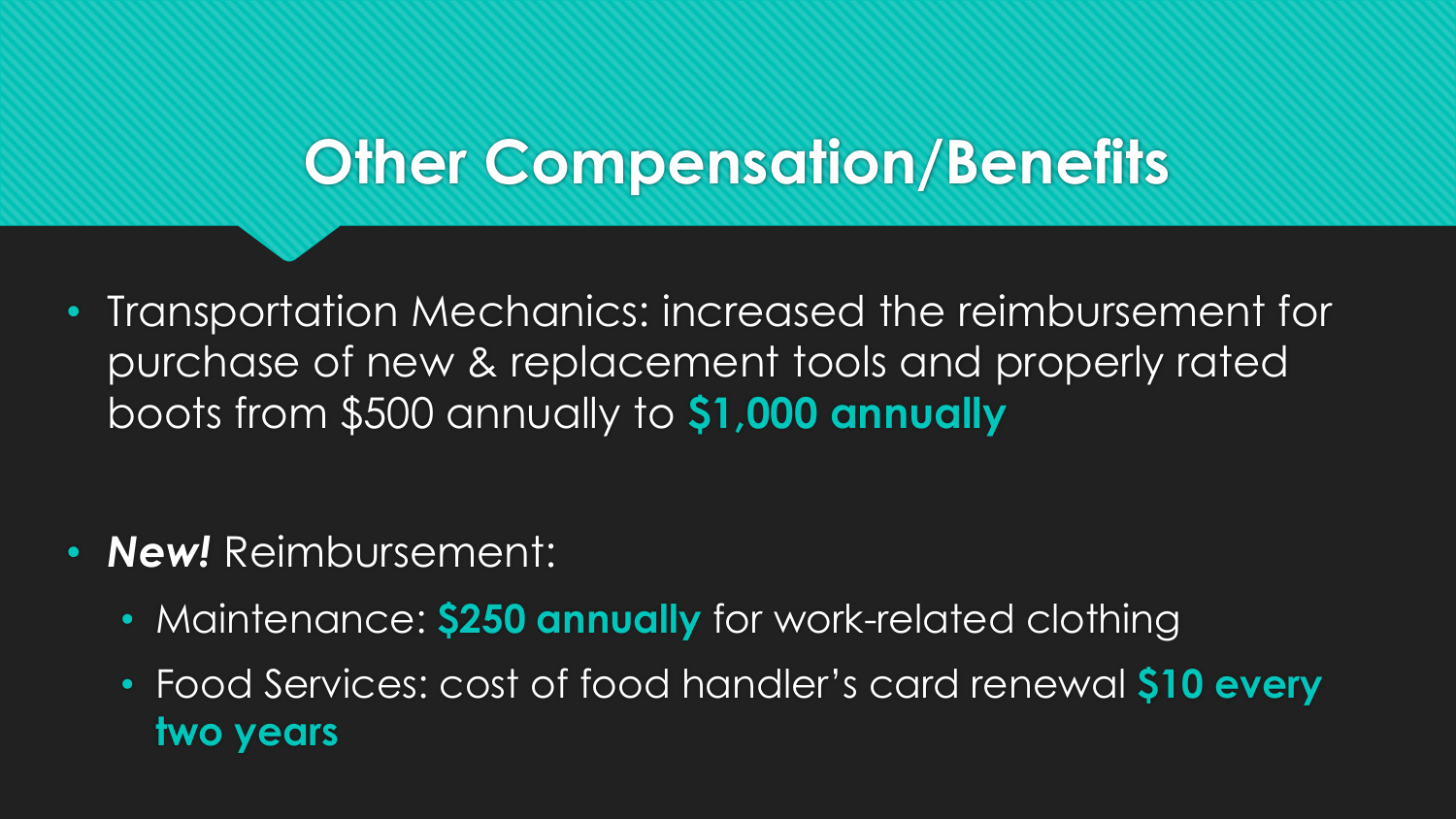## **Other Compensation Benefits**

- **New!** Stipends:
	- Large Campus Head Custodians (MVHS & Mt Baker/ Commons): **\$2,000 annually**
	- Wood Floor Refinishing: **\$500 annually**
	- License/Certifications (ASE, Electrician, Refrigeration, HVAC, Plumbing, Pesticide, NICET Fire Alarm): **\$1,000 annually**